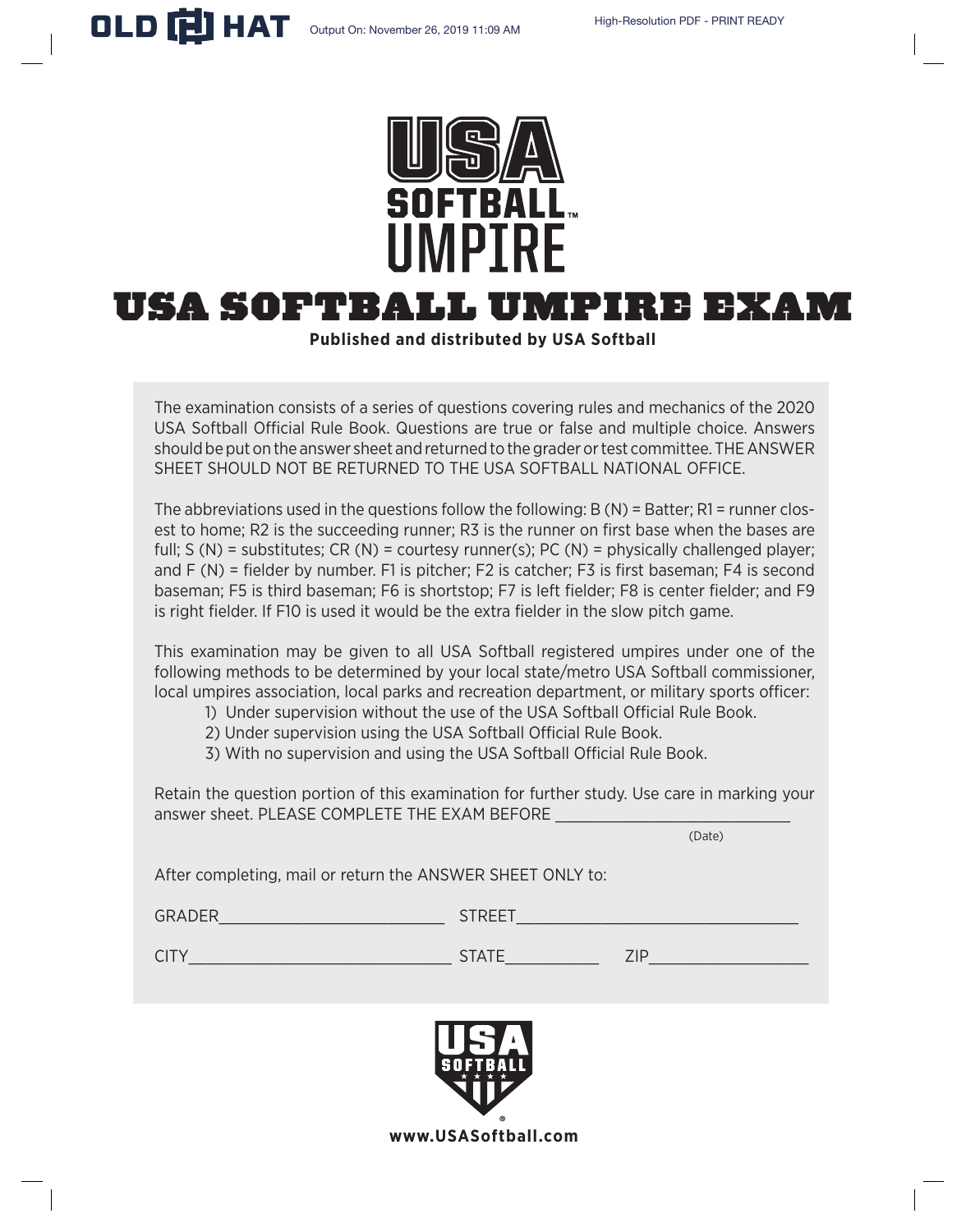# **GENERAL QUESTIONS**

- 1) R1 on 1B with one out. B3 hits a line drive to F1 who catches the ball in the air. R1 left 1B on contact and was on their way to 2B when the ball was caught. F1 throws the ball to F3 at 1B. What can F3 do in order to have R1 called out for leaving the base too soon?
- a. Touch the white portion of 1B.
- b. Touch the contrasting color portion of 1B.
- c. Touch R1 while maintaining control of the ball.
- d. All the above.
- 2) R1 on 2B and R2 on 1B with one out. B4 hits a fly ball to F6. With F6 under the fly ball ready to make the catch R1 runs into F6 prior to F6 contacting the fly ball. The umpires should rule:
- a. Dead Ball, R1 is out for interference and B4 is awarded 1B and R2 is forced to 2B.
- b. Dead Ball, B4 is out and R1 is retuned to 2B and R2 to 1B.
- c. Dead Ball, R1 is out for interference, and B4 is out on the Infield Fly. R2 is returned to 1B.
- d. None of the above.
- 3) R1 on 2B and R2 on 1B with one out. B4 hits a fly ball to F3. The umpire declares infield fly if fair. B4 runs into F3 before they can catch the fair fly ball.
- a. Dead Ball, B4 is out on the infield fly and runners return to the base occupied at the time of the pitch.
- b. Dead Ball, B4 is out on the infield fly and R1, as the runner closest to home, is out due to interference by a retired runner.
- c. Dead Ball, B4 is out and R2 is out because B4 attempted to prohibit a double play.
- d. Dead Ball, B4 bats again because the ball had not become fair at the time of the collision.
- 4) R1 on 3B, R2 on 2B, R3 on 1B two outs and B6 at bat. B6 hits a line drive that strikes R1 over fair territory while standing on 3B. R1 collapses in pain and cannot move as the ball falls into fair territory.
- a. Dead Ball, R1 is out and B4 is awarded 1B.
- b. The ball remains live, and runners must advance with liability to be put out.
- c. The umpires rule that R1 is injured and call time. They then award the base that would have been reached by all runners and B4 is awarded 1B.
- d. None of the above.
- 5) R1 on 2B with two outs. B4 gets a base hit to short left field, F8 scoops the ball and throws to F5 at 3B to attempt to retire R1 who got a late start. R1 sees they may get thrown out at 3B and stops. Meanwhile, B4 rounds 1B advances and is standing on 2B. R1 gets in a run down and is obstructed between 2B and 3B. They are then tagged out with B4 standing on 2B.
- a. R1 is out because they would not have reached 3B and B4 is standing on 2B.
- b. Umpires call dead ball and award R1 the base they would have reached had there been no obstruction. Sending B4 back to 1B if they award R1 2B.
- c. Umpires call dead ball and award R1 3B because 2B is now occupied by B4, even though they judge R1 would have only reached 2B without the obstruction.
- d. Umpires call dead ball and rule R1 out since in their judgement R1 would not have reached either 2B or 3B.
- 6) B1 gets a base hit to left field and as they swing out wide to make the turn at 1B collide with the 1B coach who is watching the ball in the Coaches Box and both coach and batter-runner fall to the ground. What is the ruling?
- a. The batter-runner is out since the coach interfered with their baserunning.
- b. The batter-runner is out if they are tagged with the ball while off the base or the ball is returned to a player that touches 1B prior to them reaching it.
- c. The batter-runner is out if the coach physically assists the batter-runner in the process of regaining their footing.
- d. Both b and c are correct.
- e. a, b, and c are all correct.
- 7) B1 hits a base hit to right center field. After they have rounded 1B they are driven back to 1B by a throw from right center field which goes offline and gets by F3. The defensive coach steps out of the dug-out, retrieves the errant throw and throws to 1B where F3 tags B1 returning to 1B. The umpire at 1B calls the runner out thinking that F2 made the throw. The offensive coach protests the out call. The correct ruling would be:
- a. Runner remains out
- b. Runner is awarded 1B
- c. Runner is awarded 2B
- d. Runner is awarded 3B.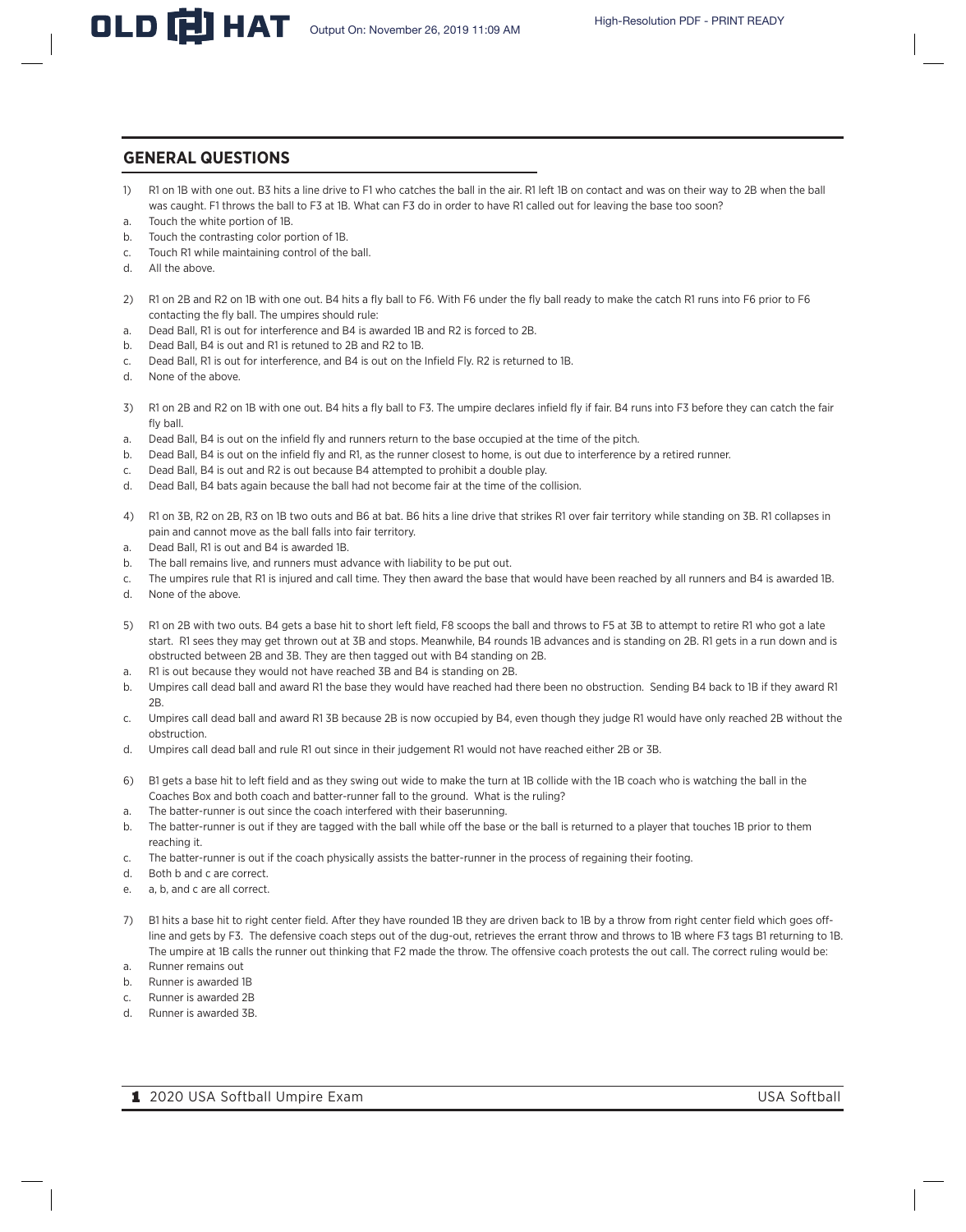- 8) With one out and R1 on 3B and R2 on 2B. B4 hits a fly ball to RF. F9 catches the fly ball. Both R1 and R2 tag up legally and advance. R1 scores and R2 has reached 3B, B4 continues to run to 2B and draws a throw to allow R2 to score. What is the proper ruling?
- a. Legal play. R1 and R2 both score.
- b. B4 is out for interference. R1 and R2 are returned to 3B and 2B respectively.
- c. B4 is guilty of interference by a retired runner. R1's run counts since it happened before the interference. R2 is out since they are the runner closest to home at the time of the interference by B4.
- d. B4 is out for interference. R1 is out and R2 is returned to 2B.
- 9) In Championship play where all bats have been compression tested and given a specific sticker to identify they have passed testing, B1 enters the batter's box with a bat that does not have the required sticker. Upon further inspection it is found that the bat does not bear an ASA or USA Softball Certification Mark. What is the correct ruling?
- a. The batter is out and the bat removed from play.
- b. The bat is removed from the game and the batter allowed to complete their turn at bat with a legal bat.
- c. The batter is out, ejected and may be subject to future penalties by the Tournament Protest Committee.
- d. None of the above.
- 10) In the pre-game equipment inspection, the umpire is checking the protective face guards worn by the pitcher and infielders. These guards did not have a NOCSAE approved marking. The umpire would not allow these guards to be worn by the players. This is the correct ruling.
- a. True.
- b. False.
- 11) In the bottom of the 7th inning with a tie score, two outs and R1 on 1B, B4 hits a long fly ball that lands fair and rolls away from the right fielder allowing R1 to score the winning run. However, before the umpires leave the field, the defensive coach informs the umpires that the ball continued rolling into foul territory and rolled past the dead ball line that extends from the fence that ends at the foul pole to the fence along the side of the field. The umpires verify that the ball had entered dead ball territory, what is the proper ruling?
- a. Where the ball ends up after hitting fair and going beyond the fence line has no effect on this play run counts and the game is over.
- b. R1's run should count because they scored before the ball entering dead ball territory was brought to the umpire's attention.
- c. R1 should be sent back to 3B and B4 should receive a two-base award.
- d. R1 should be returned to 2B and B4 should be awarded a single.
- 12) With R1 on 1B, B2 places a hard-hit fly ball away from the centerfielder. R1 thinking the ball will not be caught rounds 2B heading to 3B, however F8 makes an amazing diving catch. R1 in their haste to retreat to 1B did not retouch 2B. When the ball is returned to the infield the umpire should:
- a. Call dead ball and rule R1 out for missing 2B.
- b. Move toward their next position until an appeal is made by the defense.
- c. Rule the runner out on a proper live ball appeal from any defensive player with possession of the ball.
- d. Rule the runner out on a proper dead ball appeal from any coach or infielder.
- e. b, c and d are correct.
- 13) B1 gets a base hit between the right and center fielders. As B1 is trying to reach 3B the relay throw is on its way from the outfield. B1 slides into 3B ahead of the throw but slides into F5's foot who is waiting to receive the throw with their foot blocking 3B. Before B1 can touch 3B, F5 catches the throw and tags them. What is the correct ruling?
- a. B1 is ruled out; they were legally touched by a fielder with the ball while they were not in contact with the base.
- b. B1 is ruled safe; they are in contact with F5's foot that is in contact with the base.
- c. Umpire should signal a delayed dead ball when F5 without possession of the ball hinders B1's progress. Once B1 is tagged out, they should rule a dead ball and award B1 the base they would have received had there been no obstruction, 3B in this case.
- d. In the judgement of the umpire B1 had enough time to touch 3B regardless of F5's obstruction; they are ruled out.
- 14) With R1 on 1B, B2 hits a line drive to F4 who catches the ball and attempts to throw to F3 for a double play on R1 who was off on the hit. F4's throw is errant and enters dead ball territory, as R1 continues to and touches 1B. The correct ruling should be:
- a. R1 is out on the live ball appeal from F4 for leaving the base before the ball was first touched.
- b. R1 is awarded 2B since they were headed back to 1B at the time of the throw.
- c. R1 is awarded 3B, 2 bases from the time of the throw.
- d. R1 remains at 1B since that is the base they were headed to when the ball entered dead ball territory.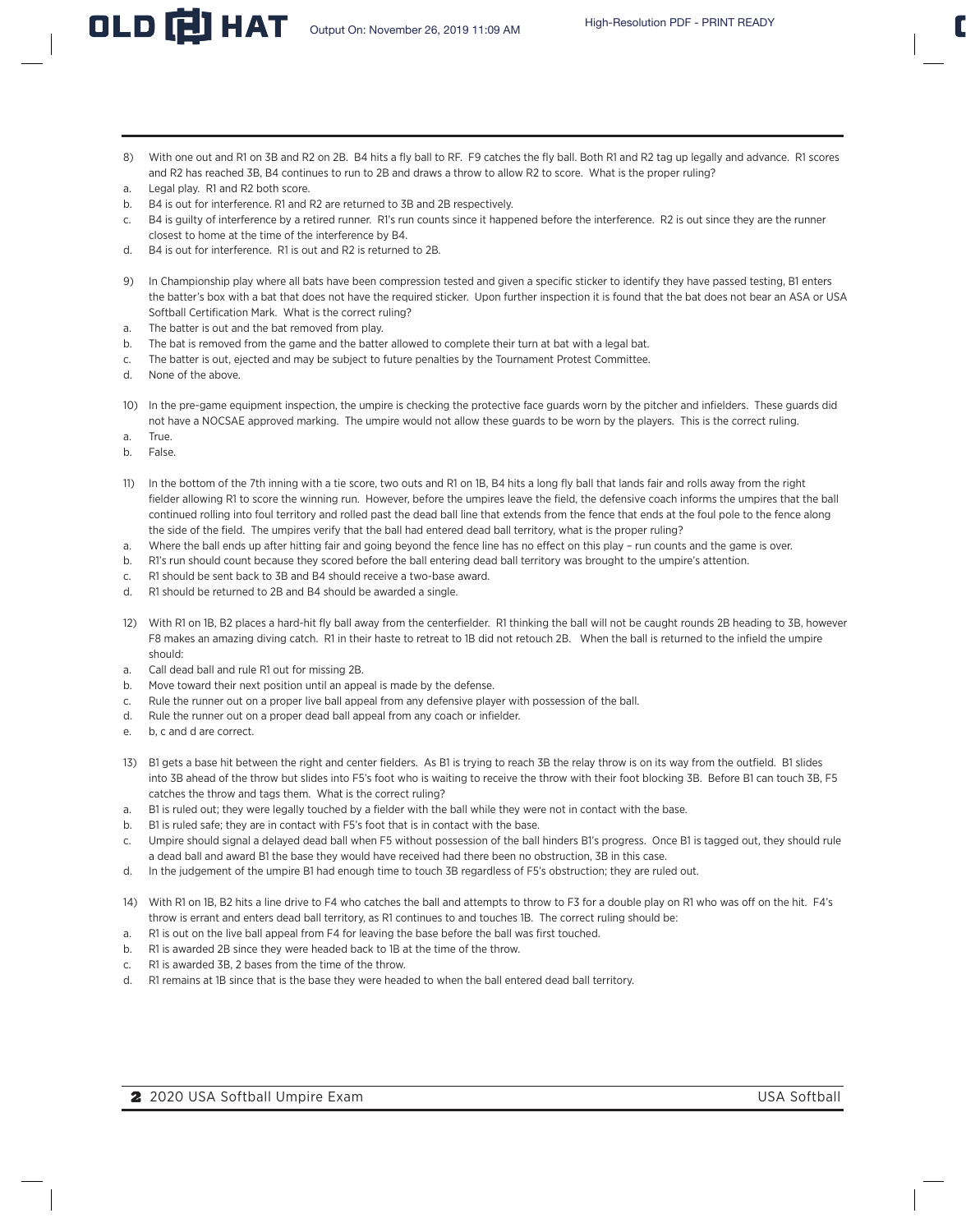- 15) With R1 on 2B and one out B3 hits the ball to F3, as B3 runs to 1B and F3 is coming toward them B3 stops. As F3 reaches out to apply the tag B3, now a batter-runner moves backward toward home plate to avoid or delay being tagged out. What is the correct ruling?
- a. The batter-runner is out, and the ball remains live.
- b. A dead ball is called, and the batter-runner is out, all runners are returned to the last base touched at the time of the interference.
- c. Obstruction is called on F3 for hindering the batter-runners progress.
- d. A dead ball is called, and the batter-runner is out, R1 is awarded the base they would have reached had there not been interference, in this case 3B.
- 16) In the second inning scheduled to bat are B8, B9 and B10. Instead of B8, B9 leads off and hits a single. B8 now bats and hits a triple scoring B9 from 1B. B10 now bats and has a no ball, one strike count when the defense appeals batting out of order. What is the proper ruling?
- a. B8 is declared out, and B10 continues at bat.
- b. B8 is declared out, and B9 comes to bat.
- c. B9 is now the correct batter and assumes the count of no balls and one strike.
- d. B10 is now batting in the correct order with a count of no balls and one strike.
- 17) With a 1 ball 1 strike count, R1 on 2B and no outs, the pitch to B2 gets away from F2 then R1 attempts to steal 3B. F2 throws their glove and stops the ball so they can retrieve it more quickly. What should the Umpire rule?
- a. Dead ball and R1 is entitled to one (1) base from the time of the pitch.
- b. Delayed dead ball and R1 is entitled to two (2) bases from the time of the pitch.
- c. Delayed dead ball and R1 is entitled to one (1) base from the time of the pitch.
- d. Dead ball and R1 is entitled to one (1) base from the time of the pitch and F2 is ejected.
- 18) R1 on 1B, the batter hits a line drive to F5 who then throws to 1B to attempt a double play, but the ball is thrown out of play. The ball becomes dead and the umpire delays to allow R1 to complete their running responsibilities, seeing that R1 shows no intention of returning to 1B the umpire awards R1 3B. R1 proceeds past 2B when a teammate from the dugout yells at R1 to go back and touch 1B, R1 then retouches 2B and then touches 1B. They then proceed to 2B and end up at 3B. Once the ball is returned to the infield the defensive coach appeals that the runner did not legally tag up at 1B. What is the correct ruling?
- a. R1 is ruled out on appeal, once R1 advanced to the next awarded base they cannot return to legally touch 1B.
- b. R1 is ruled safe, they can return to touch a missed base unless they have reached dead ball territory.
- c. R1 is ruled safe, once the ball enters dead ball territory the defense can no longer appeal the missed base.
- d. R1 is ruled out on appeal, they cannot receive baserunning advice from the dugout.
- 19) A disqualified player is prohibited from playing but can remain in the team area or serve as a coach/manager.
- a. True.
- b. False
- 20) An illegal player is a player who does not meet the requirements of the USA Softball Code.
- a. True.
- b. False.
- 21) B1 hits a line drive that goes to the fence. As B1 rounds 1B they run into U1 and are knocked down. The throw from the outfield is in time to tag B1 out at 2B. What should the umpire rule?
- a. A delayed dead ball, this is umpire obstruction and the runner is awarded 2B.
- b. A delayed dead ball, this is umpire obstruction and the runner is awarded 1B.
- c. A delayed dead ball, this is umpire interference the runner is awarded 1B.
- d. The runner is out.
- 22) R1 on 2B, B2 hits towards the left side of the infield. F5 attempts to field the ball but it is deflected off their glove, directly into the path of the runner who unintentionally collides with F6 who is attempting to field the ball.
- a. Dead ball, R1 is out for interference, B2 is awarded 1B.
- b. Delayed dead ball, obstruction is called on F6.
- c. No call, R1 unintentionally contacted a fielder on a deflected batted ball and F6 is in the act of fielding a batted ball.
- d. Delayed dead ball, if F6 is able to make the play on B2 there is no penalty if not the ball is dead and R1 is called out.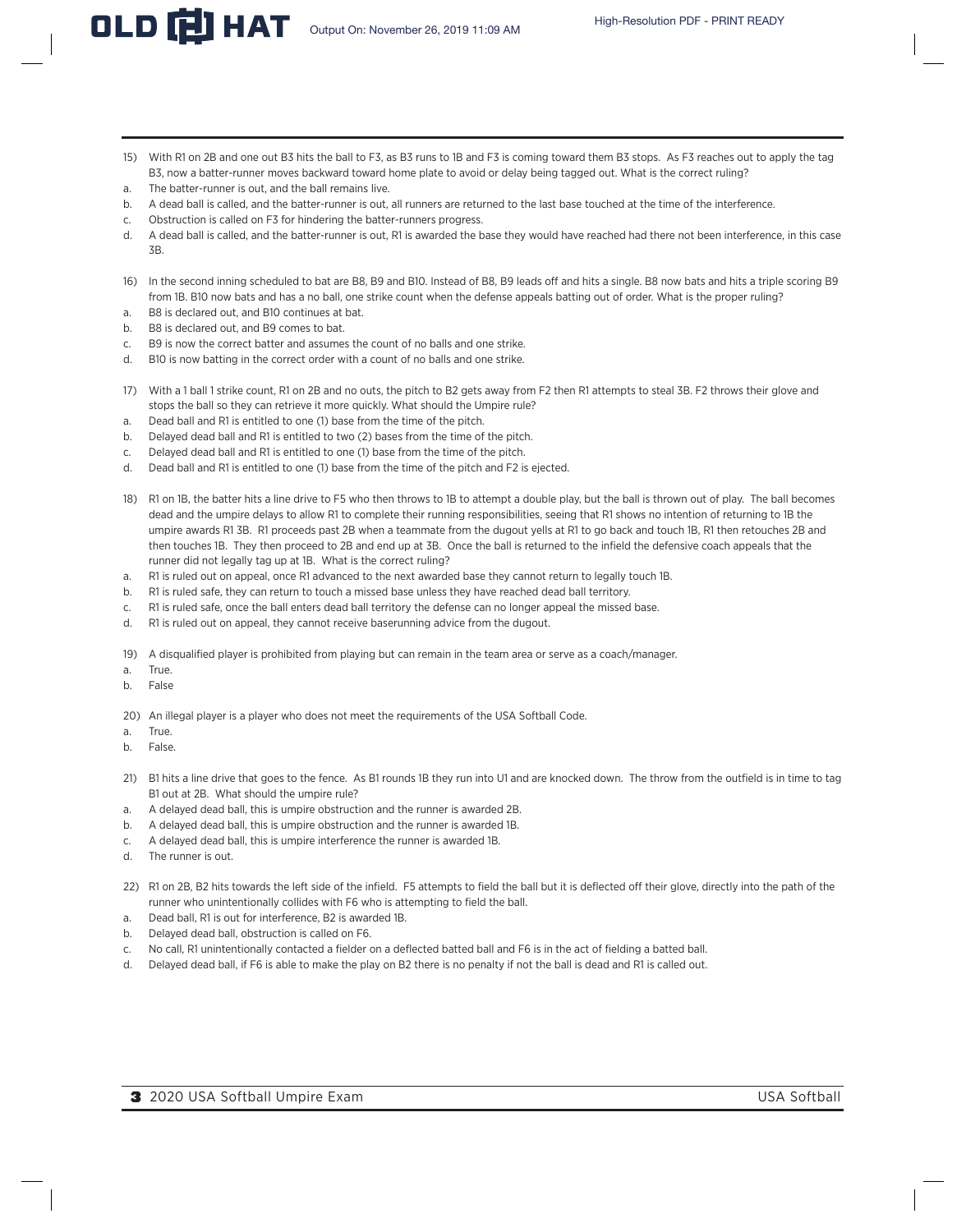- 23) The on-deck batter moves to stand in the other team's on-deck circle, which is behind the batter. Is this allowable?
- a. This should not be allowed by the umpires in any division of play.
- b. This is allowed in the Slow Pitch Game only.
- c. This is allowed in all Fast Pitch Divisions.
- d. This is allowed in Men's Modified Pitch.
- e. Both c and d are correct.
- 24) In extra innings, the defensive team is charged with its second conference in the same half inning. What is the penalty?
- a. The pitcher is removed from the game and is not allowed to play any defensive position.
- b. The pitcher is removed from the pitching position but is allowed to play any other defensive position.
- c. The pitcher is removed from the pitching position but is allowed to play any other defensive position for the remainder of that inning and could return to pitch in a later inning.
- d. This is a team warning, if any additional conferences are taken the pitcher shall be ejected.
- 25) Team A starts the game with the minimum number of players (9 in Fast Pitch, 10 in Slow Pitch). In the third inning two players who are on the team roster show up at the game. When Team A comes to bat the coach informs the plate umpire that they now want to use the DP / FLEX in Fast Pitch or add an EP in Slow Pitch. This is allowed since they now have enough players to support doing so.
- a. True.
- b. False.
- 26) With one out, R1 on 3B and R2 on 2B, B4 hits a long fly ball that the left fielder catches for the second out. R1 leaves early but R2 tags up and leaves as the ball is touched by the left fielder. Both runners score, but after the ball is returned to the infield the defensive team appeals that R1 left early. The PU agrees and rules R1 out but allows R2's run to score based on the timing of the appeal. What is the correct ruling on this play?
- a. R1 is called out, but because the appeal came after R2 scored, it is a timing play and R2's run would count.
- b. This is not a timing play and because R1 was called out on the appeal, R2's run does not count.
- c. Because the appeal was honored and R1 was ruled out, R2 can only be advanced one base and should be placed on 3B.
- d. This is a timing play, and because the appeal came after both runners scored, both runs count and B5 would come to bat with 2 outs.
- 27) In Junior Olympic Pool Play or Seniors Slow Pitch the coach elects to bat all 20 players on their roster. During the game, B6 deliberately crashes into F5 on a close play at 3B. The Plate Umpire deemed the crash to be flagrant. What is the correct ruling on the play?
- a. The player committing the act is disqualified and an out is taken in their position in the batting order.
- b. The player committing the act is warned and there is no further penalty.
- c. The player committing the act is ejected, the line-up is compressed to 19 players, and not out is recorded.
- d. The player committing the act is ejected and the game is forfeited.
- 28) A runner is out for interference when they are accidently contacted by a thrown ball.
- a. True.
- b. False.
- 29) A team's lineup card must include all the following, EXCEPT:
- a. First and last names.
- b. Uniform number.
- c. Defensive Position being played.
- d. Batting order of starting players.
- e. All of the above are required.
- 30) (Fast Pitch, Slow Pitch with Stealing or 16-Inch Slow Pitch) With R1 on 1B, they attempt to steal 2B. As F2 attempts to throw out R1, their throwing arm contacts the plate umpire. The throw is late and R1 reaches 2B safely. The correct call is:
- a. This is a delayed dead ball. Since R1 reached 2B safely, they are permitted to stay at 2B.
- b. This is an immediate dead ball. Because there was umpire interference, R1 must return to 1B.
- c. This is a delayed dead ball. Because there was umpire interference and R1 reached 2B safely, R1 must return to 1B.
- d. There is no such thing as umpire interference. Therefore, R1 stays at 2B.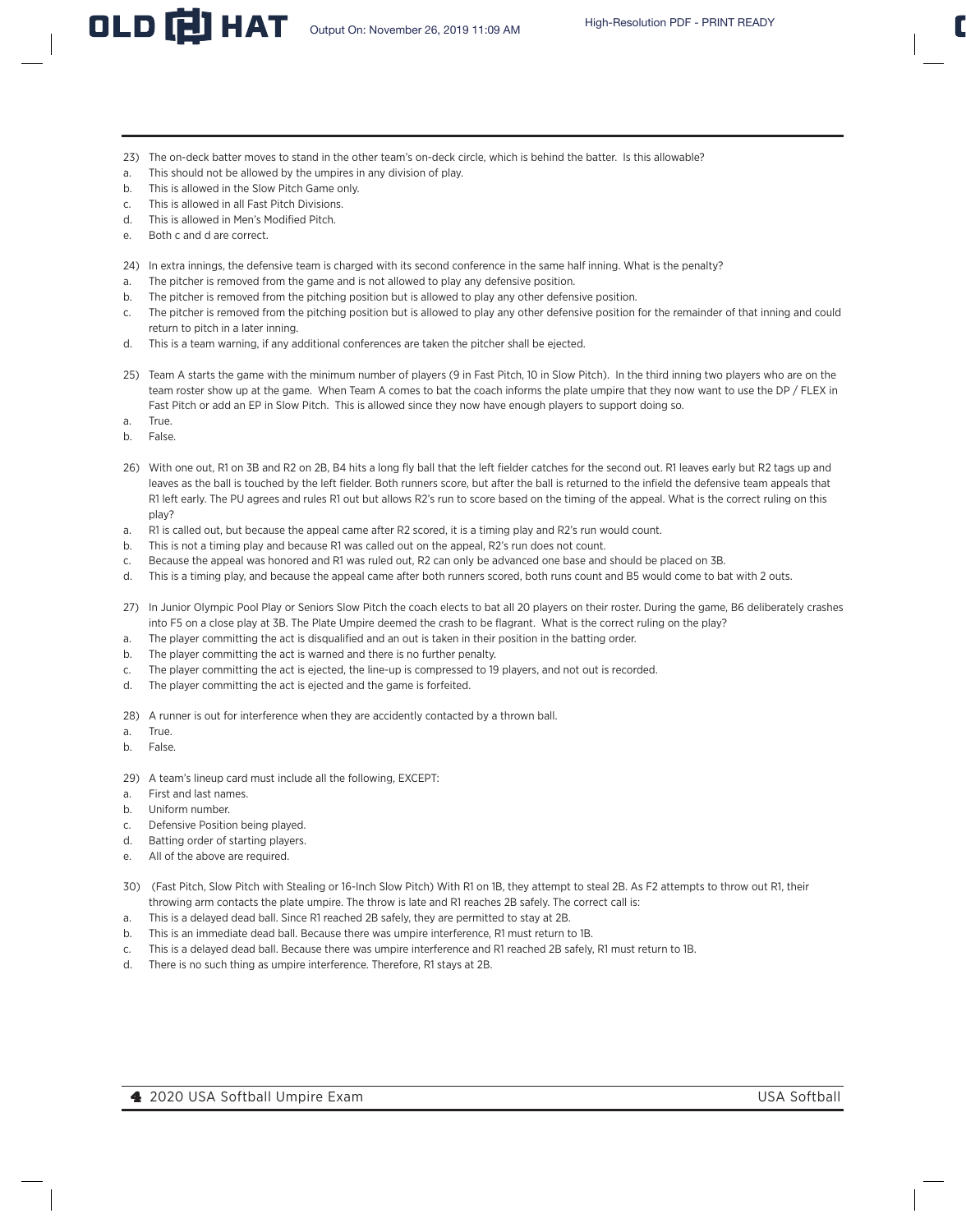- 31) With R1 on 3B and R2 on 1B, there is one out. B4 hits a ground ball, which contacts R2 after it has passed F3 and no other fielder has a chance to make an out. The correct ruling is:
- a. Immediate dead ball. R1, the runner closest to home is out. R2 goes to 2B, B4 is awarded 1B.
- b. The ball remains live, unless it is determined that R2 intentionally contacted the ball, then the ball is dead, R2 is out, and R1 is returned to 3B and B4 is awarded 1B.
- c. Immediate dead ball. R2 is out and R1 returns to 3B, B4 is awarded 1B.
- d. Delayed dead ball is signaled. When the play is over and the ball gets back to the pitcher, R2 is declared out for obstruction.
- 32) R1 at 3B with two outs, B4 hits a ball up the 1st baseline. As F3 comes up to play the ball B4 in order to avoid F3 making a play on the ball, steps backward toward home plate then continues around F3 to proceed to 1B, F3 fields the ball and throws to home in an attempt to put out R1. The umpire should rule:
- a. B4 out for stepping backward toward home plate, the ball is dead and R1 must return to 3B.
- b. F3 is guilty of obstruction since they did not have possession of the ball when they hindered B4 legally running the bases. B4 is awarded 1B and R1 is awarded home.
- c. The umpire should allow play to continue. B4 is not out for stepping backward toward home plate since they were not trying to avoid or delay a tag.
- d. B4 is out for interference, since they were in the vicinity of F3 when they were making a play on a batted ball.
- 33) B4 bats instead of B3 and reaches 1B safely. F1 then steps onto the pitcher's plate and commits an illegal pitch. The defense now attempts to appeal that B4 has batted out of order. What is the correct ruling?
- a. B3 is declared out and B4 comes to bat with a one ball/no strike count in Fast Pitch or a 2 ball/one strike count in Slow Pitch.
- b. B4 is replaced by B3 at 1B.
- c. The defense is not permitted to appeal batting out of order after the next pitch, regardless of whether the pitch is legal or illegal.
- d. The defense can appeal since the pitch was illegal. B3 is declared out and B4 comes to bat.
- 34) After the line-up cards have been submitted to and verified by the plate umpire, Team A's coach has a player arrive late and wants to add that player to the line-up. The umpire should rule:
- a. This is not permitted.
- b. Eligible roster members can be added to the available substitute list at any time without penalty.
- c. The umpire will add the player to the line-up and shall issue a team warning to Team A's head coach.
- d. The umpire will add the player to the line-up and restrict the coach to the dugout/bench area for submitting an inaccurate line-up card.

35) With the bases loaded and less than two outs, F4 is using ordinary effort to catch a pop-up. The correct call is:

- a. Infield fly is called by the umpire and the batter is out.
- b. Runners may not advance at any time.
- c. Only an infielder can catch an infield fly.
- d. If the ball is ruled foul, it still is an infield fly.

36) Until properly appealed, when a runner passes a base, they are considered to have touched it.

- a. True.
- b. False.

# **FAST PITCH QUESTIONS**

- 37) Team A has 10 players and decides to play with a DP / FLEX. In the 4th inning F2, not the DP or FLEX, is ejected. Team A now wants to take an out each time F2 spot comes to bat and continue to play shorthanded. The correct ruling is?
- a. This is correct, each time F2 is scheduled to bat an out if recorded.
- b. The FLEX takes over F2's defensive position and the DP comes in and plays defense for the FLEX as F3. The FLEX now bats in F2's batting position.
- c. Even though Team A still has 9 players they cannot play shorthanded due to an ejection and they only have 8 players in the batting order since the FLEX can only bat for the DP.
- d. Team A can play shorthanded since they still have 9 players on defense.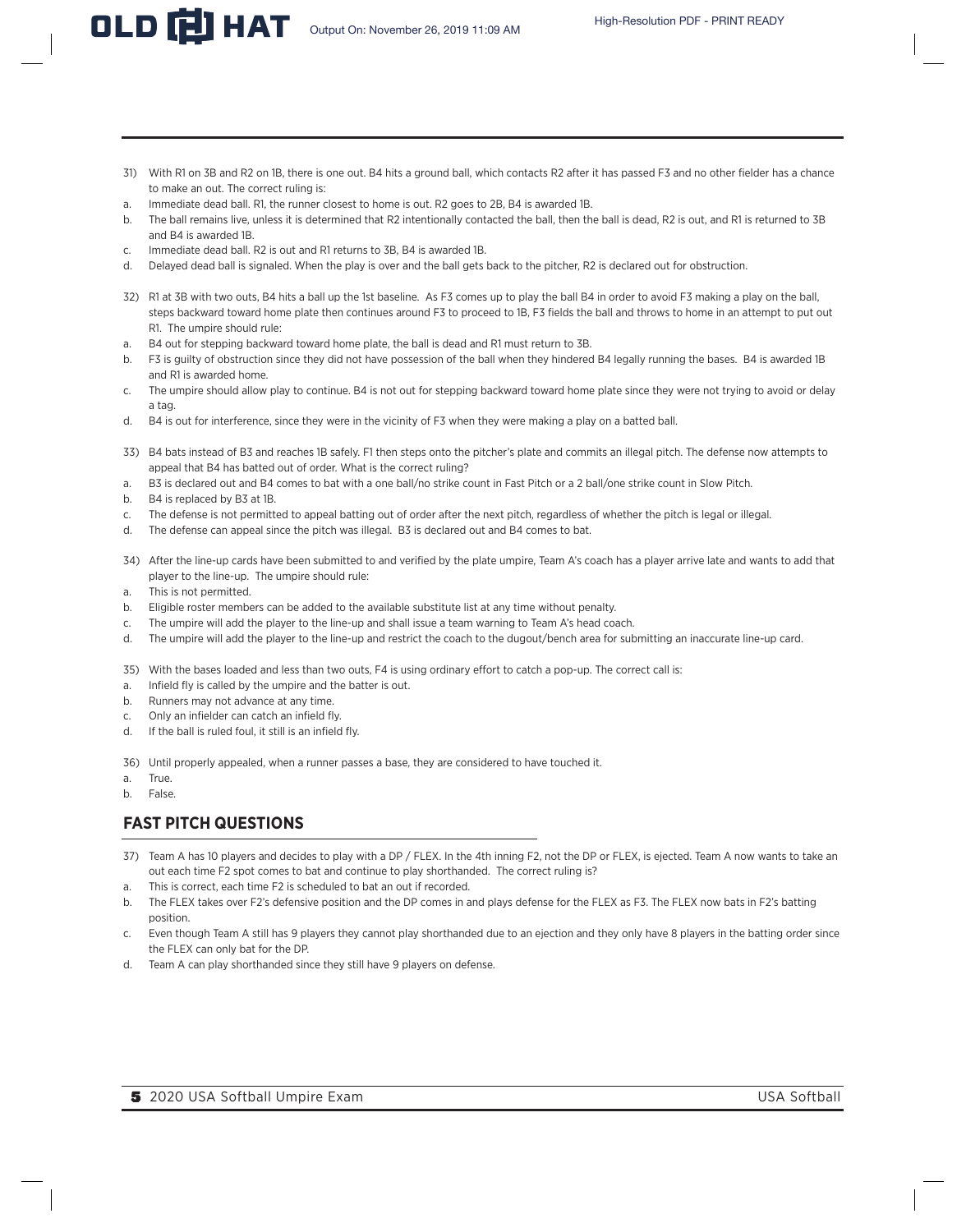- 38) In JO Pool Play, Team A is batting 13 players and using the DP/FLEX. At the plate meeting, Team A's manager informs the plate umpire that the DP is going to play defense for the FLEX. The plate umpire records this as a substitution as the FLEX has left the game. In the Top of the 5th inning, Team A's manager informs the plate umpire that the FLEX is going to play defense. The plate umpire records this as a re-entry since the FLEX has reentered the game. In the bottom of the 5th inning, Team A is at bat. The DP completes their turn at bat and reaches 1b safely on a base on balls. Prior to the next pitch, Team B's manager appeals an unreported substitution. The plate umpire:
- a. Acknowledges the appeal and calls the DP out for an unreported substitution.
- b. Denies the appeal and informs Team B's manager that the FLEX or DP can bat in that spot without reporting.
- c. Denies the appeal and tells Team B's manager that it is too late to appeal the unreported substitution.
- d. Acknowledges the appeal but informs Team B's manager that the DP never left the game since they continued to play offense so there is no unreported substitution.
- 39) F1 takes a verbal signal from the coach with their hands separated and looks at the play card on their wrist while standing behind the pitcher's plate. F1 then steps on the pitcher's plate with their hands together and looks toward the catcher simulating taking another signal from F2 and then starts the pitch. This is legal.
- a. True.
- b. False.
- 40) #18 is the starting F2 for the Team B. In the top of the 4th inning #24 is a substitute batter for #18 and reaches base. Team B's coach would like to enter a courtesy runner for #24. This is allowed as #24 is the new F2.
- a. True.
- b. False.
- 41) B1 is holding the bat as if to bunt the incoming pitch, with the barrel of the bat extending over the plate. As the pitch comes in B1 makes no attempt to contact the ball, nor do they withdraw the bat, they simply hold the bat stationary over the plate as the pitch comes in outside of the strike zone. The plate umpire rules the pitch a strike as the barrel of the bat was not pulled backward and away from the ball. This is the correct call.
- a. True.
- b. False.
- 42) R1 at 2B, F2 bats and reaches 1B on a walk and is replaced by a reported courtesy runner. On the next pitch R1 steals 3B but is injured as they slide into the base and must be removed from the game, and the team has no eligible substitutes to take R1's place except the courtesy runner who is on base. The umpire rules that since there are no substitutes available the courtesy runner at 1B may substitute for the injured player and the catcher must now run at 1B. The opposing coach protests that this is an incorrect ruling and that the injured player must be disqualified. The umpire ruled correctly in this situation.
- a. True.
- b. False.
- 43) In JO Pool Play a team is batting all roster players, B12 bats and gets a double in the fourth inning. While sliding into second base she is injured and cannot continue. In the sixth inning when B12's spot is due to bat the umpire should:
- a. Record an out in B12's position in the line-up for the injured player.
- b. Allow the coach to pick any of the other players to bat in B12's position.
- c. Skip that spot in the line-up with no out recorded.
- d. Allow the last recorded out to bat in B12's position.

# **MECHANIC QUESTIONS**

- 44) With Runners on 2B and 1B in a Three Umpire System the base umpires should:
- a. Continue to walk the line.
- b. Go to the ready position at the start of the pitch.
- c. U1 should go to the ready position and U3 should walk the line since U3 does not have a runner on 3B.
- d. All the above are allowed.
- 45) In a Three Umpire System, with no outs B1 hits a line shot just over F6's head that rolls to the fence. U1 button hooks and U3 cuts across the diamond to 2B. PU should:
- a. Trail the batter-runner to first base and then move to the holding zone unless there is a play at 3B.
- b. Move to the area around the pitcher's plate and read the play, then move to 3B if a play develops.
- c. Trail the batter-runner and once the runner approaches 2B move across the diamond to a position 90 degrees of the path of the runner just short of 3B.
- d. Trail the batter-runner and then move to home plate in case there is a play at home plate.

**6** 2020 USA Softball Umpire Exam USA Softball Umpire Exam USA Softball Softball USA Softball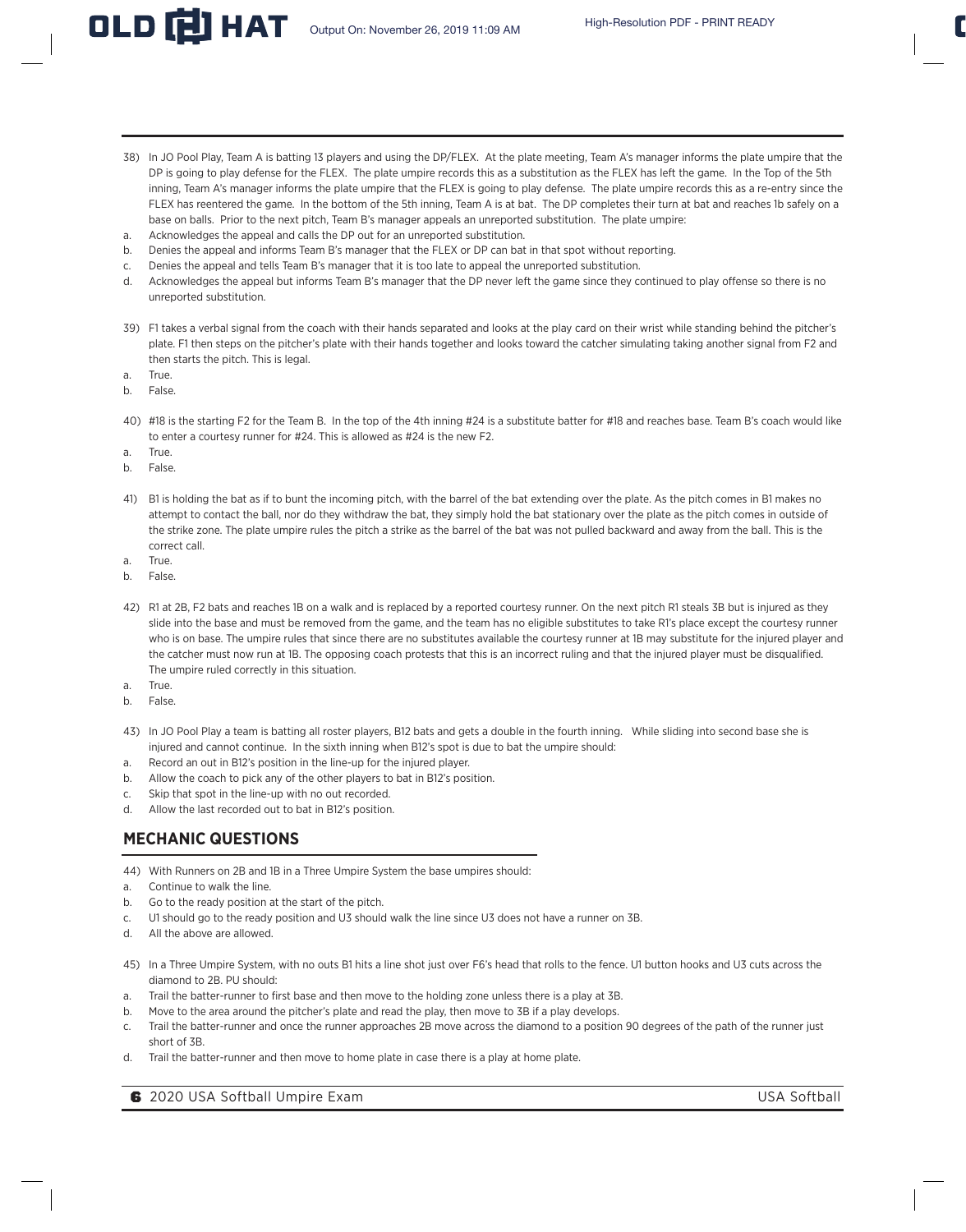- 46) The correct place to carry your brush as a base umpire or plate umpires is?
- a. As a base or plate umpire in a holder attached to your belt.
- b. As a base umpire in your pants pocket and as a plate umpire in your pants pocket or your ball bag.
- c. As a base umpire in a holder attached to your belt and as a plate umpire in your ball bag.
- d. All of the above are acceptable.
- 47) In a Three Umpire System, with a single runner at 3B:
- a. U3 only goes set on the pitch square to the plate; U1 continues to walk the line since they have no runner near them.
- b. U3 and U1 both continue to walk the line on the pitch.
- c. U3 andU1 both go set on the pitch at 12-15' both square to the plate.
- d. U3 goes set on the pitch square to the plate and U1 rotates off the line 15-18' shading 1B.
- 48) In the Two Umpire System with R1 at 2B and a ground ball hit to F6:
- a. BU has any play at 1B or 2B and the last runner into 3B; PU has any play at 3B on a lead runner and any play at the plate.
- b. PU has the first throw at 1B and BU has the subsequent throw to 3B.
- c. BU has the first throw at any base in the infield, PU has a subsequent throw at 3B on a lead runner and any play at the plate.
- d. a is correct for Slow Pitch, c is correct for Fast Pitch.
- 49) Which statement is true regarding the Plate Umpire trailing the batter-runner:
- a. Trail slightly inside the foul line no more than ½ of the way to 1B.
- b. On a batted ball with no runners on base or a single runner at 1B or 2B, the Plate Umpire trails the batter-runner unless the ball takes them elsewhere.
- c. When moving to 3B, move directly across the diamond to a location 90 degrees to the path of the runner, 10 to 12 feet from the base.
- d. All the above.
- 50) When going to the outfield for fly ball coverage, the Base Umpire should:
- a. Communicate with their partner.
- b. Move to an angle parallel to the flight of the ball.
- c. Indicate ball status by pointing fair or foul when the ball is first touched near a foul line.
- d. All the above.

# **ALTERNATIVE SLOW PITCH QUESTIONS**

- 51) For a pitch to be legal a pitcher can:
- a. Make any motion while on the pitcher's plate and immediately pitch to the batter.
- b. Make any motion while on the pitcher's plate, stop and again make any motion to pitch then deliver the pitch.
- c. Step on the pitcher's plate and with a continuous motion deliver the pitch.
- d. Make any motion while on the pitcher's plate, stop and then immediately deliver the ball to the batter.
- 52) In a Men's Class B SP game, a fly ball is hit to right center field. The defensive player collides with the fence at the same time as the ball hits the top of the fence and bounces over into dead ball territory. The umpire should rule:
- a. Four-base award.
- b. Home run.
- c. Ground rule double.
- d. "Do-over".
- 53) (Slow Pitch with stealing) R1 is on 1B. While B2 is at bat. An illegal pitch crosses home plate and is not swung at. R1 steals 2B with no throw from the catcher. After the pitcher receives the ball back from the catcher, and all action has stopped. The Plate umpire will call time.
- a. True.
- b. False.
- 54) In the game of Adult Slow Pitch (Except Seniors), the pitcher must have:
- a. One foot firmly on the ground and the other can be in the air.
- b. Both feet firmly on the ground and one foot in contact with the pitcher's plate.
- c. Neither foot in contact with the pitcher's plate but both within the 24 inch width of the pitcher's plate.
- d. Both feet firmly on the ground and both touching the pitcher's plate.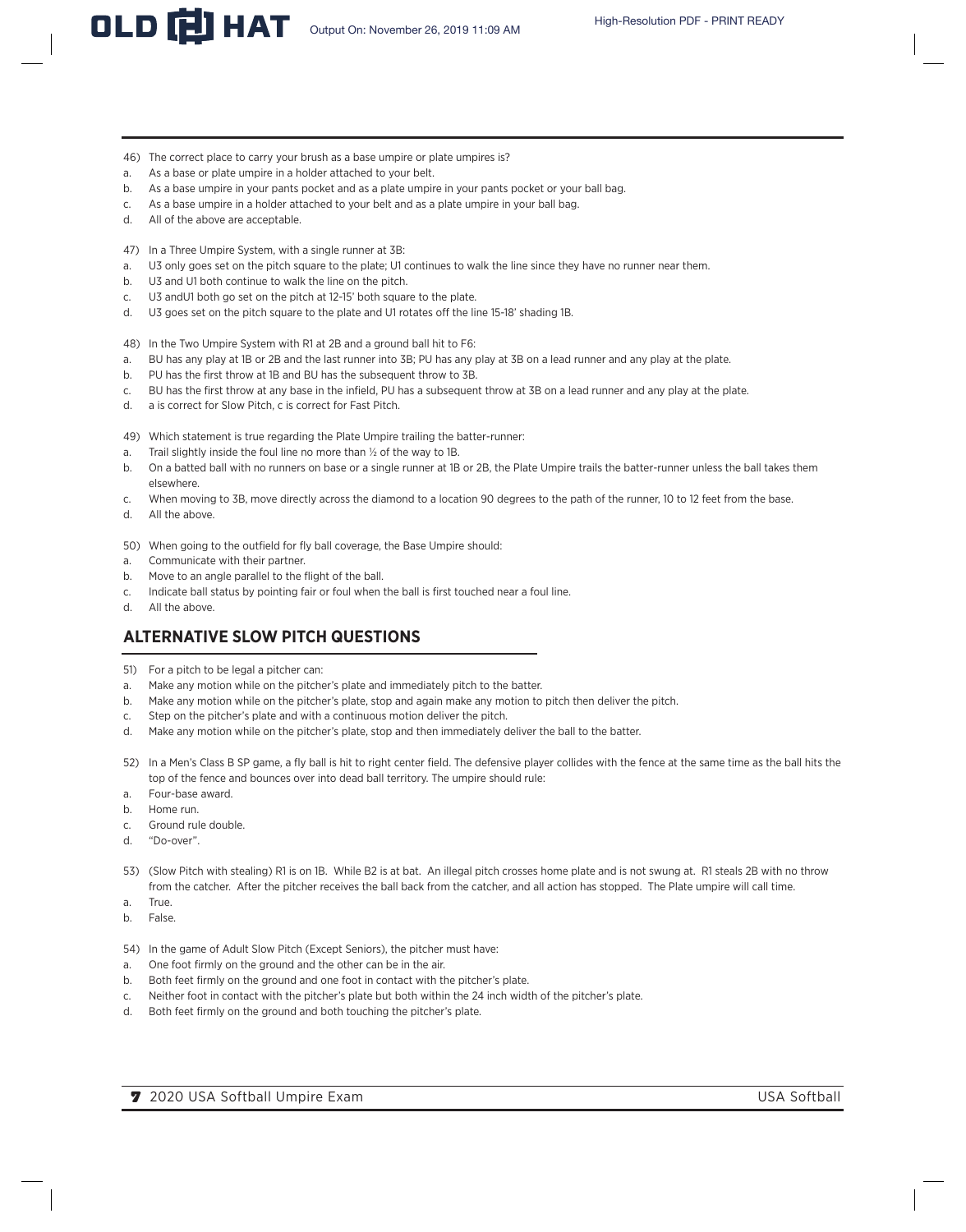- 55) The pitcher shall not attempt a quick return of the ball before the batter has taken a position in the batter's box or when the batter is off balance. The penalty is:
- a. A ball on the batter.
- b. An illegal pitch is called.
- c. No pitch is declared.
- d. The pitcher is ejected.
- 56) The EP can be moved to any position in the batting order during a game as needed.
- a. True.
- b. False.
- 57) In the game of Slow Pitch when the ball slips from the pitcher's hand during the delivery or during the backswing the umpire should call:
- a. Nothing, play on
- b. Illegal pitch
- c. No pitch
- d. Ball on the batter.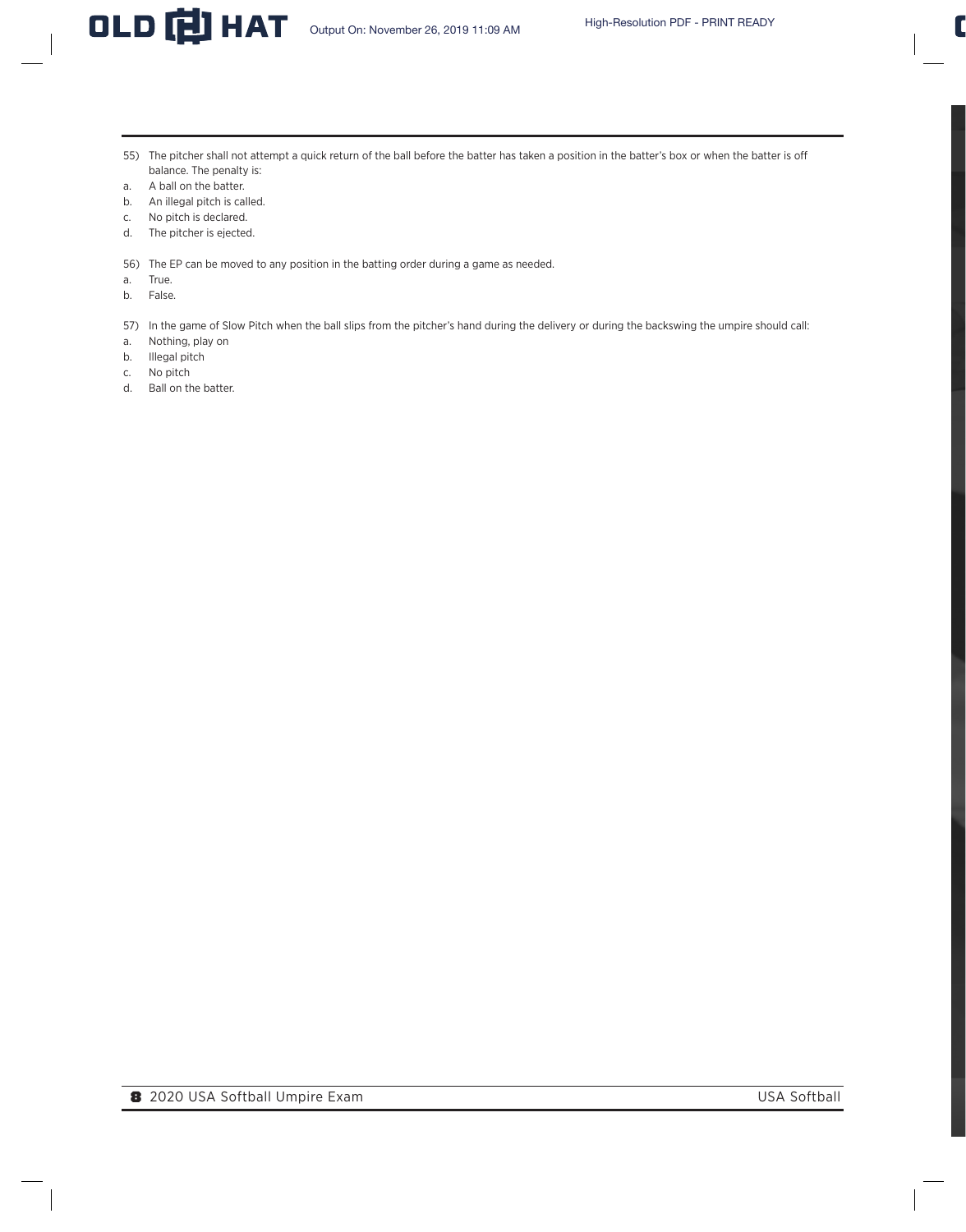# ORDER YOUR USA SOFTBALL OFFICIAL GEAR **TODAY!**



# OFFICIALGEAR.COM (800) 654-8337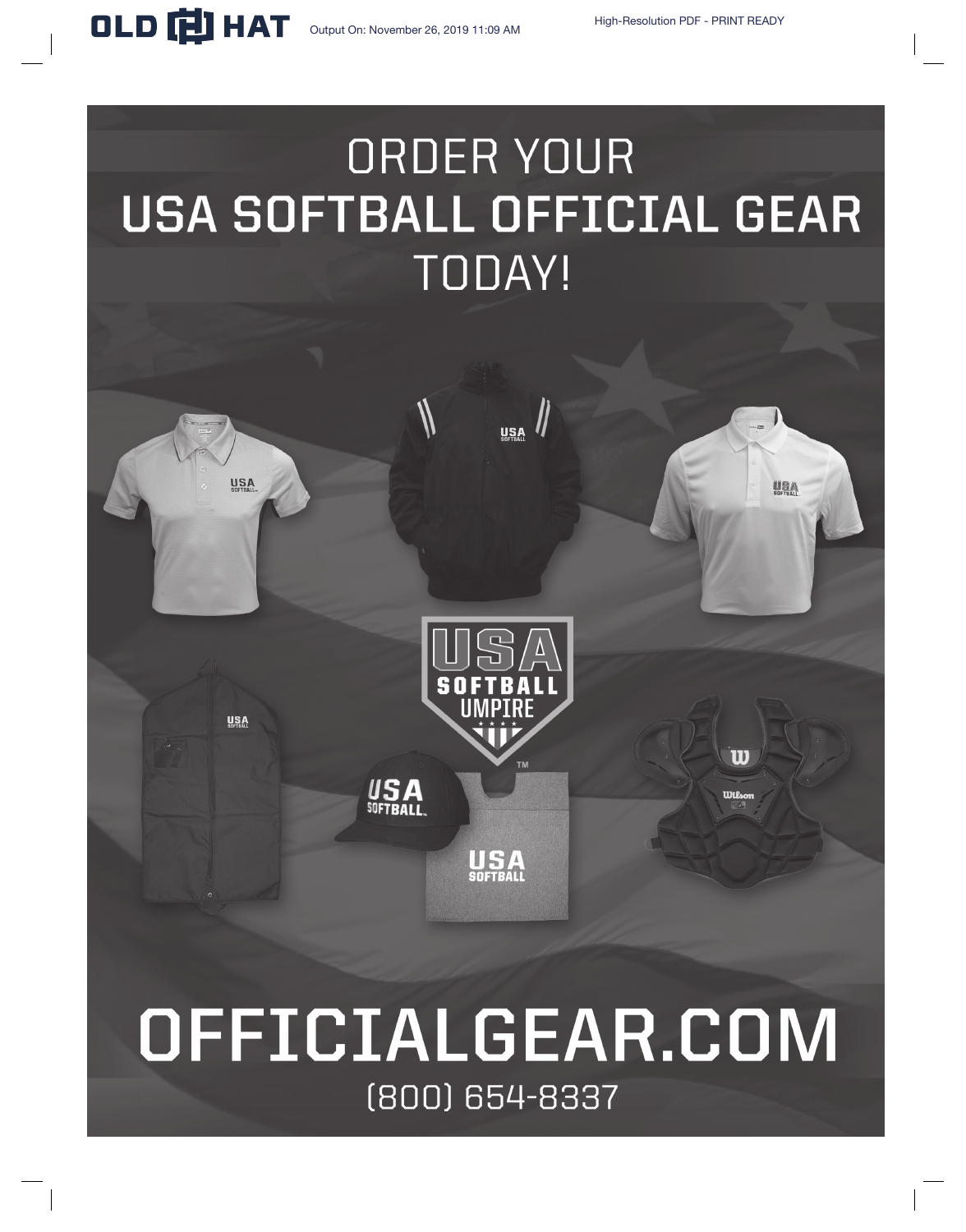# 2020 UMPIRE EXAM ANSWER SHEET

NAME: \_\_\_\_\_\_\_\_\_\_\_\_\_\_\_\_\_\_\_\_\_\_\_\_\_\_\_\_\_\_\_\_\_\_\_\_\_\_\_\_\_\_\_\_\_\_\_ADDRESS: \_\_\_\_\_\_\_\_\_\_\_\_\_\_\_\_\_\_\_\_\_\_\_\_\_\_\_\_\_\_\_\_\_\_

22 (A) (B) (C) (D) (E) 43 (A) (B) (C) (D) (E)

PHONE: \_\_\_\_\_\_\_\_\_\_\_\_\_\_\_\_\_\_\_\_\_\_ CITY : \_\_\_\_\_\_\_\_\_\_\_\_\_\_\_\_\_\_\_\_\_\_\_\_\_\_\_\_\_ STATE: \_\_\_\_\_\_\_\_\_ ZIP: \_\_\_\_\_\_\_\_\_\_\_\_

ASSOCIATION: \_

Umpires that umpire Slow Pitch only also answer Slow Pitch only questions and umpires that umpire Fast Pitch only also answer Fast Pitch only questions.

NOTE: Each answer should be marked solid, i.e. DO NOT CIRCLE.

### **GENERAL QUESTIONS**

| 1               | $\circled{A}$                                     | $\circled{B}$                                                      | $\odot$                 | $\odot$        | $\bigoplus$               | 23 | (A)        | $\circled{B}$                                  | $\odot$             | $\circledcirc$            | $\bigcirc$                |    |     | <b>MECHANIC QUESTIONS</b> |                                                   |                           |                               |
|-----------------|---------------------------------------------------|--------------------------------------------------------------------|-------------------------|----------------|---------------------------|----|------------|------------------------------------------------|---------------------|---------------------------|---------------------------|----|-----|---------------------------|---------------------------------------------------|---------------------------|-------------------------------|
| 2               | $(\mathsf{A})$                                    | $(\mathbf{B})$                                                     | $\left( \infty \right)$ | $\circledcirc$ | $\left(\mathsf{E}\right)$ | 24 | (A)        | $(\mathsf{B})$                                 | $_{\odot}$          | $(\mathsf{D})$            | E)                        | 44 | (A) | $(\mathsf{B})$            | $\left( \in\right)$                               | $\circ$                   | $(\mathsf{E})$                |
| $\overline{3}$  | $\bigcirc$                                        | $(\mathbf{B})$                                                     | $\odot$                 | $\odot$        | $\bigodot$                | 25 | (A)        | $\circled{B}$                                  | $\odot$             | $\circledcirc$            | $\bigodot$                | 45 | (A) | $(\mathsf{B})$            | $\odot$                                           | $\odot$                   | $\circled{\scriptstyle\circ}$ |
| 4               | $\bigcirc$                                        | $(\mathsf{B})$                                                     | $\odot$                 | $\odot$        | $\bigodot$                | 26 | (A)        | $(\mathbf{B})$                                 | ⊙                   | $\circledcirc$            | Œ)                        | 46 | (A) | $(\mathbf{B})$            | $\odot$                                           | $\circledcirc$            | $\bigcirc$                    |
| 5               | (A)                                               | (B)                                                                | $\odot$                 | $\circ$        | $\left(\mathsf{E}\right)$ | 27 | (A)        | (B)                                            | $\odot$             | $\circledcirc$            | $(\mathsf{E})$            | 47 | (A) | $(\mathbf{B})$            | $\odot$                                           | $\left( \circ \right)$    | $\bigcirc$                    |
| 6               | $(\wedge)$                                        | $(\mathbf{B})$                                                     | $\odot$                 | $\circledcirc$ | (E)                       | 28 | $(\wedge)$ | $(\mathbf{B})$                                 | $\odot$             | $\circledcirc$            | Œ                         | 48 | (A) | $(\mathbf{B})$            | $\left( \infty \right)$                           | (0)                       | $\bigcirc$                    |
| 7               | $\left(\begin{matrix} A \\ C \end{matrix}\right)$ | $\left( \begin{matrix} B \end{matrix} \right)$                     | $\circled{c}$           | $\odot$        | $\left(\mathbf{E}\right)$ | 29 | (A)        | $\left( \begin{matrix} B \end{matrix} \right)$ | $\circled{c}$       | $\circledcirc$            | (E)                       | 49 | (A) | $\circled{B}$             | $\odot$                                           | $\circledcirc$            | $\bigodot$                    |
| 8               | (A)                                               | $\circled{\scriptstyle {\rm B}}$                                   | $\circled{c}$           | $\odot$        | $\bigcirc$                | 30 | (A)        | $\circled{b}$                                  | $\odot$             | $\circledcirc$            | Œ)                        | 50 | (A) | $(\mathsf{B})$            | $(\epsilon)$                                      | $\circled{0}$             | $(\epsilon)$                  |
| 9               | $\binom{A}{b}$                                    | $(\mathsf{B})$                                                     | $\odot$                 | $\odot$        | $\bigodot$                | 31 | (A)        | $(\mathsf{B})$                                 | $\odot$             | $\circledcirc$            | $\left(\mathsf{E}\right)$ |    |     | <b>ALTERNATIVE SLOW</b>   |                                                   |                           |                               |
| 10 <sup>°</sup> | $\circled{A}$                                     | $\circled{B}$                                                      | $\odot$                 | $\odot$        | $\bigodot$                | 32 | (A)        | $\circled{b}$                                  | $\odot$             | $\circledcirc$            | $\left(\mathsf{E}\right)$ |    |     | <b>PITCH QUESTIONS</b>    |                                                   |                           |                               |
| 11              | (A)                                               | (B)                                                                | $\circ$                 | $(\mathsf{D})$ | $\bigodot$                | 33 | (A)        | $(\mathbf{B})$                                 | $\odot$             | $(\mathsf{D})$            | $\bigcirc$                | 51 | (A) | $(\mathsf{B})$            | $(\epsilon)$                                      | $\circledcirc$            | $\bigodot$                    |
| 12              | (A)                                               | $(\mathsf{B})$                                                     | $\odot$                 | $\circledcirc$ | E)                        | 34 | (A)        | $(\mathsf{B})$                                 | $_{\odot}$          | $\left( \circ \right)$    | $\left(\mathsf{E}\right)$ | 52 | (A) | $(\mathsf{B})$            | $\odot$                                           | $\circledcirc$            | $\bigcirc$                    |
| 13              | $\binom{A}{A}$                                    | $(\mathsf{B})$                                                     | $\odot$                 | $\odot$        | $\bigodot$                | 35 | (A)        | $\circled{B}$                                  | $\odot$             | $\circledcirc$            | $\left(\mathsf{E}\right)$ | 53 | (A) | $(\mathsf{B})$            | $\odot$                                           | $\odot$                   | $\bigcirc$                    |
|                 |                                                   |                                                                    |                         |                |                           |    |            |                                                |                     |                           |                           |    |     |                           |                                                   |                           |                               |
| 14              | (A)                                               | $(\mathbf{B})$                                                     | $\odot$                 | $\odot$        | $\bigodot$                | 36 | $(\wedge)$ | $(\mathsf{B})$                                 | $(\widehat{\cdot})$ | $(\mathsf{D})$            | Œ,                        | 54 | (A) | $(\mathbf{B})$            | $\odot$                                           | $(\circ)$                 | $\bigcirc$                    |
| 15              | $\binom{A}{b}$                                    | $\left( \begin{matrix} B \end{matrix} \right)$                     | $\odot$                 | $\odot$        | $\bigodot$                |    |            | <b>FAST PITCH QUESTIONS</b>                    |                     |                           |                           | 55 | (A) | $\circled{B}$             | $\odot$                                           | $\odot$                   | $\bigodot$                    |
| 16              | (A)                                               | $(\mathbf{B})$                                                     | $\odot$                 | $\circledcirc$ | $\left(\mathsf{E}\right)$ | 37 | (A)        | $(\mathsf{B})$                                 | $(\circ)$           | $\left(\mathsf{D}\right)$ | (E)                       | 56 | (A) | $(\mathsf{B})$            | $\left( \in \right)$                              | $(\circ)$                 | $(\mathbf{E})$                |
| 17              | $\binom{A}{A}$                                    | $(\mathbf{B})$                                                     | $\odot$                 | $\odot$        | $\bigodot$                | 38 | (A)        | $\left( \mathbf{B}\right)$                     | $\odot$             | $\circledcirc$            | $\bigodot$                | 57 | (A) | $\binom{B}{b}$            | $\left(\begin{matrix} 1 \\ 1 \end{matrix}\right)$ | $\left(\mathsf{D}\right)$ | $\left(\mathsf{E}\right)$     |
| 18              | (A)                                               | $\circled{\scriptstyle\mathrm{B}}$                                 | $\odot$                 | $\circledcirc$ | €                         | 39 | (A)        | $\circled{\scriptstyle\mathsf{(B)}}$           | $\odot$             | $\circledcirc$            | Œ                         |    |     |                           |                                                   |                           |                               |
| 19              | (A)                                               | (B)                                                                | $\odot$                 | $\circledcirc$ | $\bigodot$                | 40 | (A)        | (B)                                            | $\odot$             | $(\circ)$                 | $\bigodot$                |    |     |                           |                                                   |                           |                               |
| 20              | $\binom{A}{A}$                                    | $\circled{\scriptstyle {\scriptstyle (\!\!\!\!\! \cdot\!\!\!\!)}}$ | $\odot$                 | $\odot$        | $\bigoplus$               | 41 | $(\wedge)$ | $\circled{\scriptstyle\mathrm{B}}$             | $_{\bigodot}$       | $\circledcirc$            | ®                         |    |     |                           |                                                   |                           |                               |